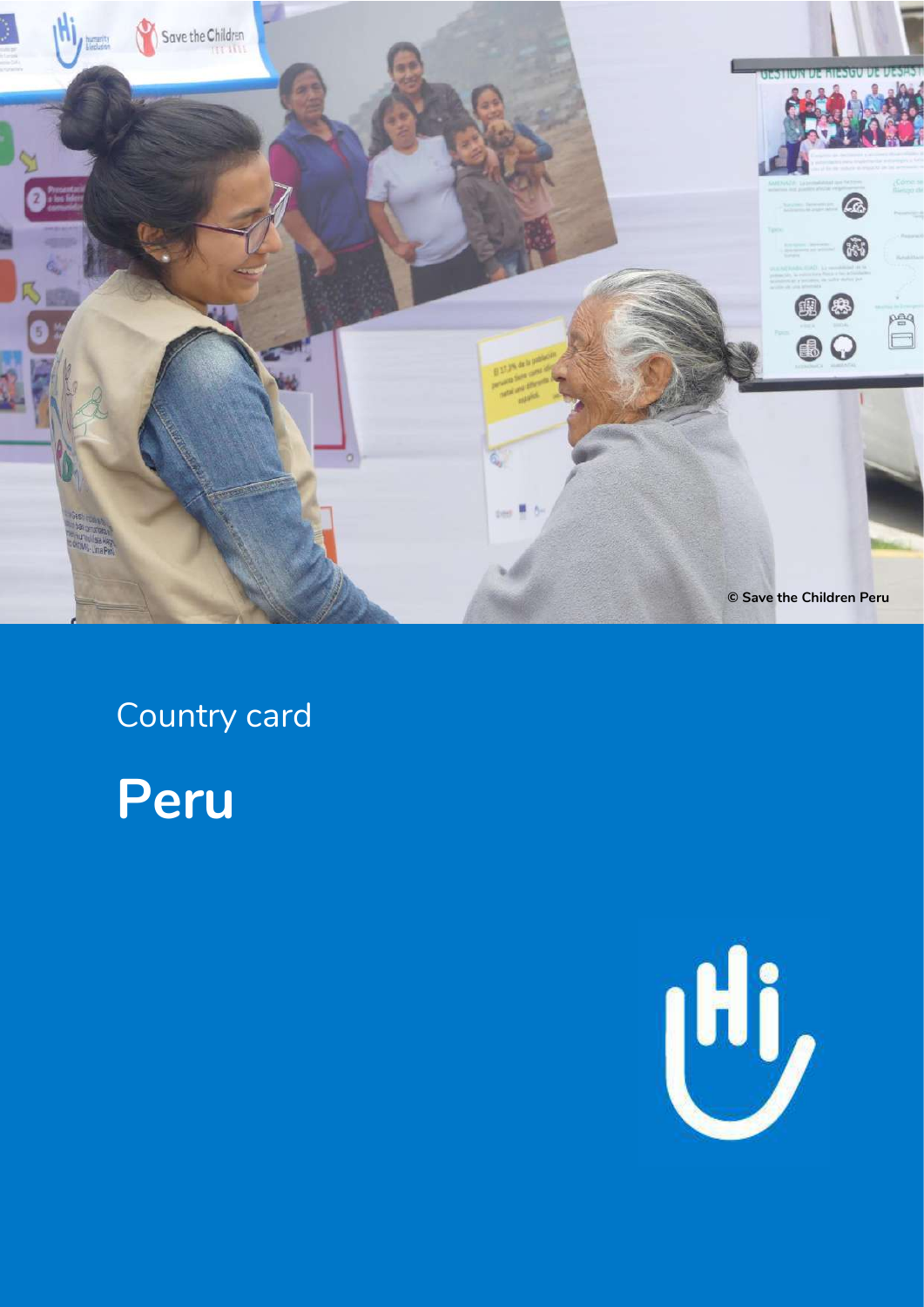

## **HI Team and intervention areas**

**HI PERU, in the Latin America Program, has 13 staff members.**

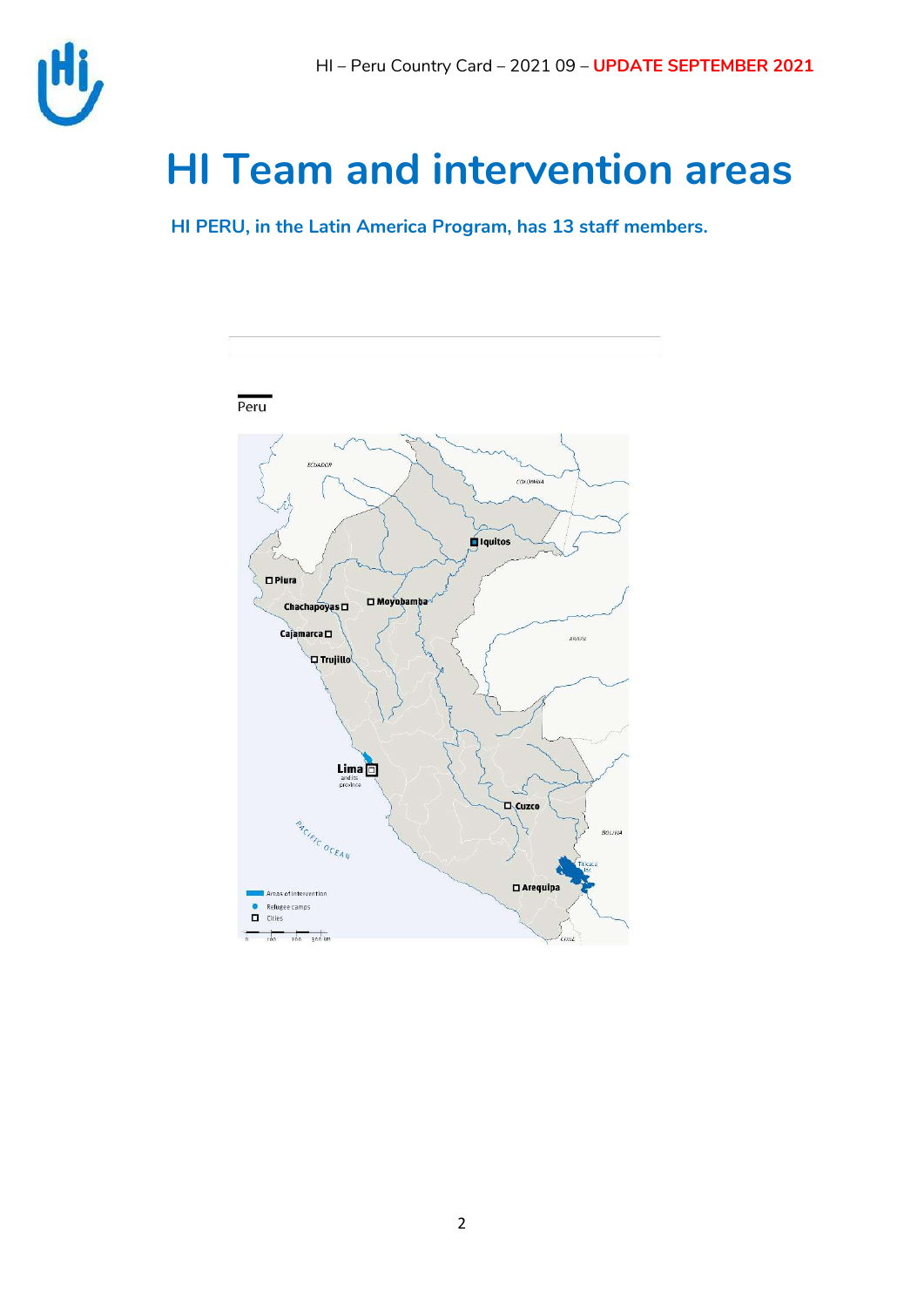

## **General data of the country**

### **a. General Data**

| <b>DATA</b>                                            | <b>Peru</b> | <b>Bolivia</b> | <b>Belgium</b> |
|--------------------------------------------------------|-------------|----------------|----------------|
| <b>Population</b>                                      | 33.5        | 11.8           | 11.5           |
| <b>IHDI</b>                                            | 0.78        | 0.72           | 0.93           |
| <b>Gender-related</b><br><b>Development Index</b>      | 0.957       | 0.945          | 0.974          |
| <b>Maternal Mortality</b>                              | 88          | 155            | 5              |
| <b>GINI Index</b>                                      | 42.8        | 42.2           | 27.4           |
| <b>Population within</b><br><b>UNHCR</b> mandate       | 2.529       | 810            | 42.168         |
| <b>INFORM Index</b>                                    | 4.7         | 4.2            | 1.9            |
| <b>Fragile State Index</b>                             | 67.63       | 74.97          | 27.10          |
| <b>Public social protection</b>                        | 5.5         | 10.2           | 29.2           |
| <b>Net official development</b><br>assistance received | 629.6       | 1116.1         | $\Omega$       |

### **b. Humanitarian law instruments ratified by the country**

| <b>Humanitarian law instruments</b>                                | <b>Status</b>          |
|--------------------------------------------------------------------|------------------------|
| Mine Ban Treaty                                                    | Ratified on 17/06/1998 |
| <b>Convention on Cluster Munitions</b>                             | Ratified on 26/09/2012 |
| UN Convention on the Rights of<br><b>Persons with Disabilities</b> | Ratified on 30/01/2008 |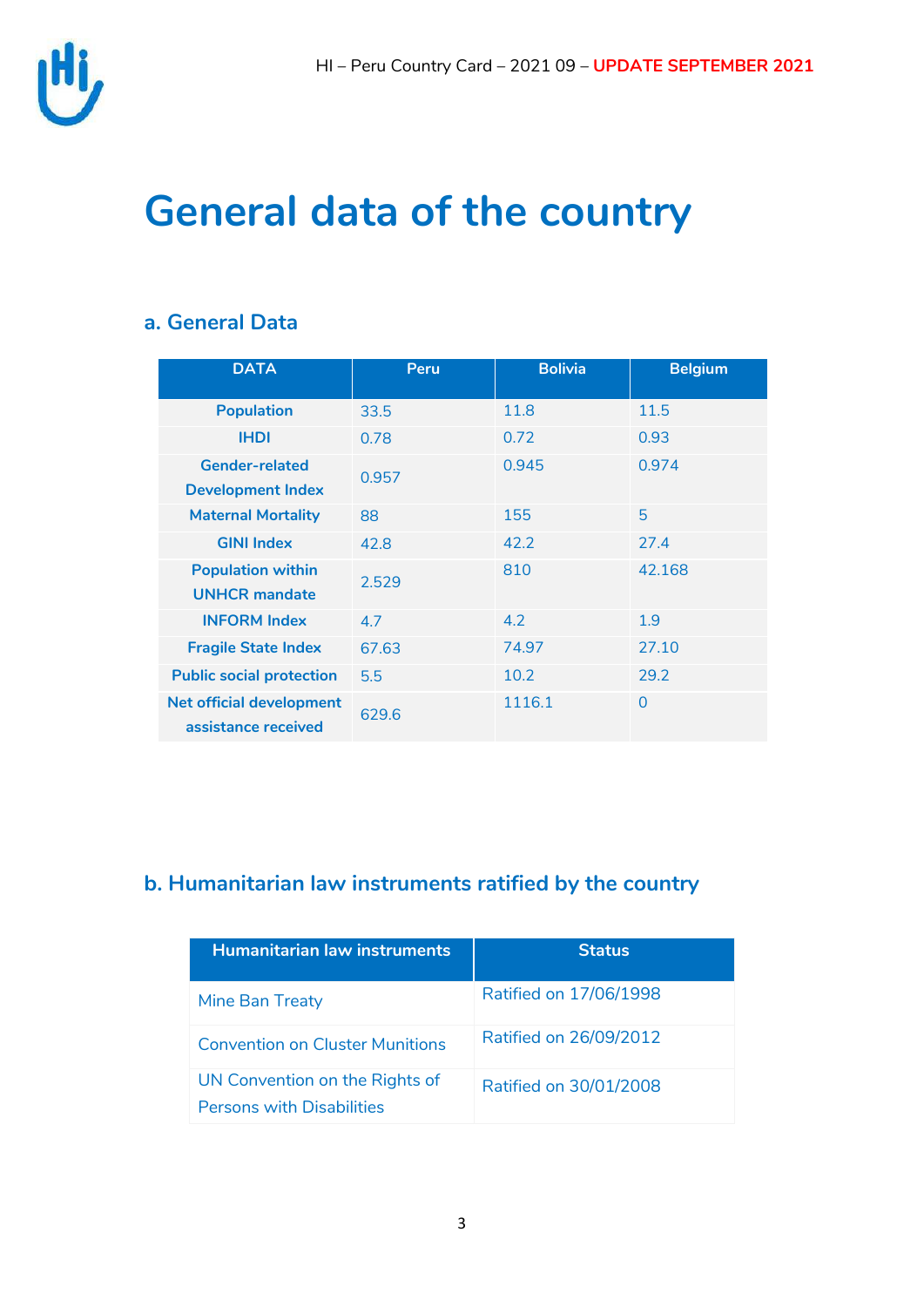

### **c. Geopolitical analysis**

#### **1. Social/cultural/demographic elements**

Peru is a very heterogeneous country, with a varied geography and great socioeconomic and ethnic inequalities. In spite of being considered an upper middle-income country, the high levels of inequality are due to structural causes, registering severe problems of social exclusion, discrimination and poverty. After a prolonged economic crisis that led to hyperinflation and generalized recession, neo-liberal economic policies were applied in Peru that drastically reduced the presence of the state and the social sector, encouraged private investment by reducing all types of regulations and rights, and led millions of people to try to survive through various forms of precarious work and self-employment. In the last decade, on average, the economy has grown by about 6.6% per year.

According to UNDP statistics, Peru and Ecuador are countries with high human development, while Bolivia and Paraguay maintain medium human development.

#### **2. Political context**

Peru, in line with most of its neighbours, was governed during the 1970s by a military dictatorship (1968-1980). However, the return of free elections did not imply a pacification of social relations. In fact, in 1980, a Maoist guerrilla group (Sendero Luminoso) took up arms. This was followed by years of terror during which this guerrilla group was responsible for exactions and massacres of thousands of peasants and attacks in Lima. The response of the armed forces was equally violent. Alberto Fujimori came to power in 1990 and remained in power until 2000. In addition to his neoliberal economic policies, his mandate is characterized by a great repression of the guerrilla (especially by stimulating, as in Colombia, self-defence groups, a kind of paramilitary structure). Although the conflict that left more than 70,000 dead in the Fujimori decade is considered almost pacified - punctual terrorist acts are still taking place today - the president has been accused of serious human rights violations. After his exile, he was succeeded by Alejandro Toledo, the first democratically elected indigenous president.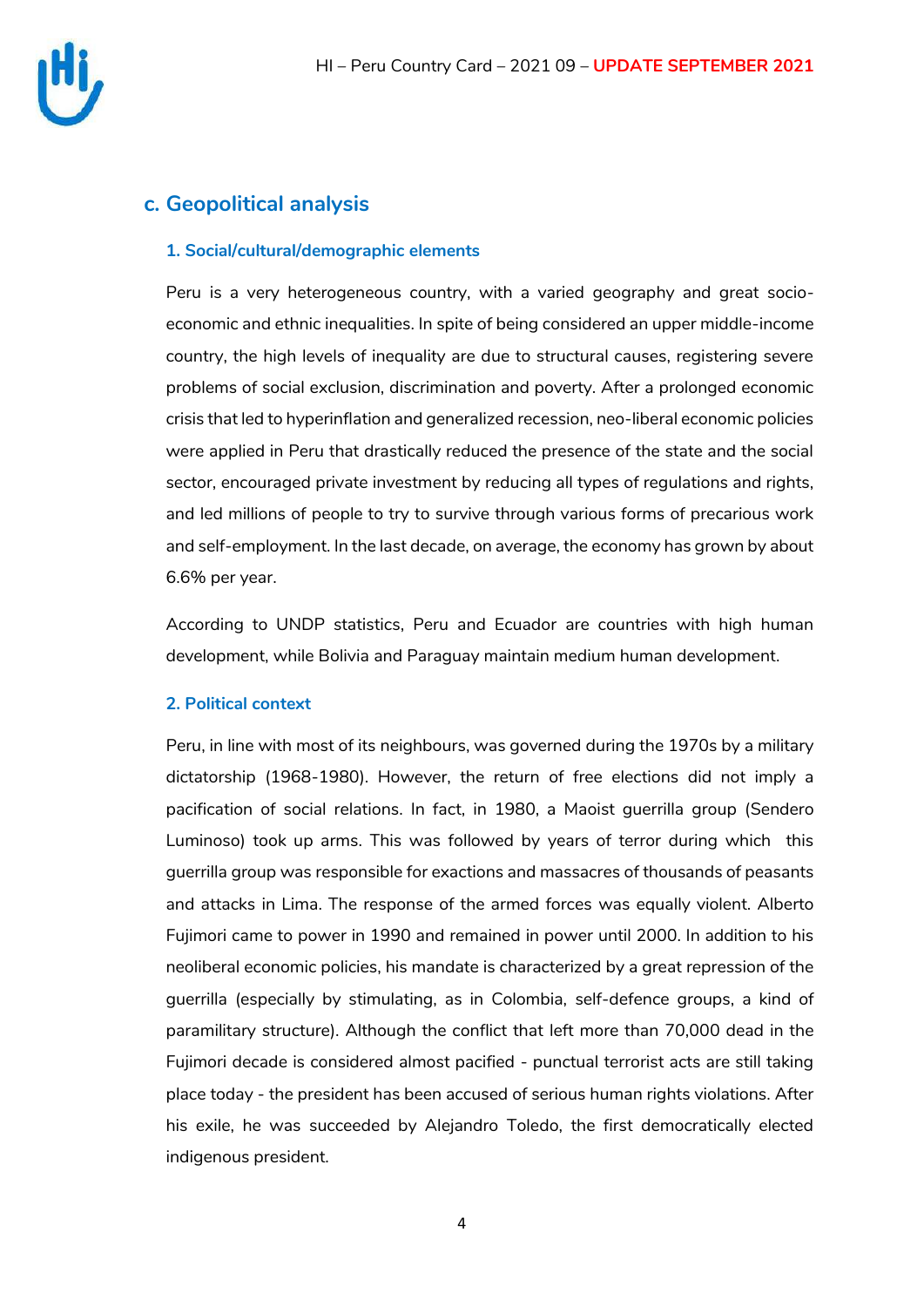

# **Summary of HI presence in the country**

Peru has just joined the new HI Latin America Regional Programme since 2020, while remaining under a common managerial management with Bolivia. The first HI project in Peru started in 2018, with Lima now being the hub for the Regional Inclusive Disaster Risk Management Program (GIRD) involving six countries in the region, including Colombia. A second project was launched mid-2020 to assist vulnerable Venezuelan migrants and host communities, with a strong focus on Inclusive Humanitarian Action. Up to date HI Peru is managing 4 projects financed by USAID/BHA & ECHO including one new intervention zone in Iquitos, Loreto (amazon region). Within the framework of the new Regional Strategy 2020-2024, new sectors could be addressed by HI in Peru, in socio-economic development and/or health.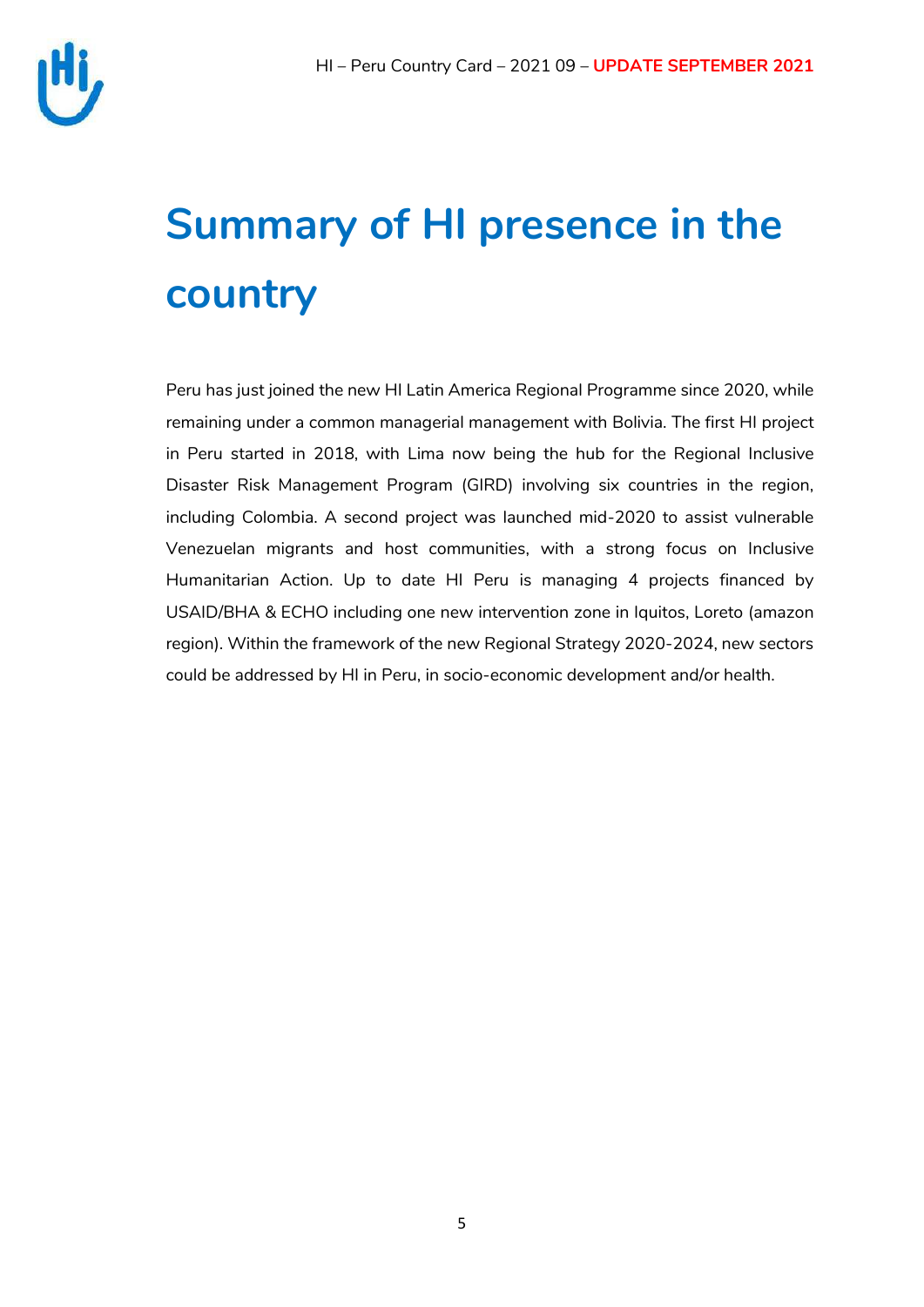

## **Overview of ongoing projects**

Sectors where HI conducts projects and focus on beneficiaries and operational partnerships

| Main sectors of<br>intervention and<br>project title | <b>Objective of</b><br>project in the<br>sector | <b>Main activities</b>         | <b>Beneficiaries</b> | <b>Final Beneficiaries</b> | <b>Partners</b> | <b>Location</b> | <b>Dates of</b><br>beginning<br>and end of<br>the project<br>and Donors |
|------------------------------------------------------|-------------------------------------------------|--------------------------------|----------------------|----------------------------|-----------------|-----------------|-------------------------------------------------------------------------|
| <b>Disaster Risk</b>                                 | Increase protection                             | $\bullet$ 2 pilot projects     | 42 people from       | 650 people from            | UNDRR,          | Peru,           | $10.2017 -$                                                             |
| <b>Reduction &amp;</b>                               | and resilience of                               | implemented in Peru            | intergovernmental    | intergovernmental          | ECHO LAC,       | Paraguay,       | 12.2021                                                                 |
| <b>Climate Change</b>                                | most-at-risk                                    | and Paraguay.                  | institutions,        | institutions,              | RIADIS, RED     | Chile,          |                                                                         |
| <b>Adaptation</b>                                    | groups including                                | $\bullet$ Capacity building of | regional             | regional                   | GIRDD-LAC,      | Bolivia,        | <b>USAID</b>                                                            |
|                                                      | persons with                                    | <b>National Disaster Risk</b>  | networks, national   | networks, national         | GNDR,           | Ecuador,        |                                                                         |
| Inclusive Disaster                                   | disabilities, women,                            | Management Offices on          | and sub-national     | and sub-national           | RIADIS,         | Nicaragua       |                                                                         |
| Risk Management                                      | older people and                                | protection and inclusion       | governmental         | governmental               | <b>ONG</b>      |                 |                                                                         |
| in Natural                                           | indigenous people,                              | approaches.                    | bodies, disabled     | bodies, disabled           | Inclusiva,      |                 |                                                                         |
| <b>Disaster Prone</b>                                | before, during and                              | Training of Trainers on        | people               | People                     | Practical       |                 |                                                                         |
| Areas: an                                            | after natural                                   | preparedness and               | organizations,       | organizations              | Action Perú,    |                 |                                                                         |
| Innovative                                           | disasters.                                      | response to disaster.          | older people's       | (100), older               | ASB, CBM,       |                 |                                                                         |
| Approach to                                          |                                                 | $\bullet$ Design and           | representations,     | people's                   | <b>RED</b>      |                 |                                                                         |
| Including Most at                                    |                                                 | dissemination of               | indigenous           | representations            | CROSS,          |                 |                                                                         |
| <b>Risk Groups</b>                                   |                                                 | friendly and accessible        | organizations and    | (32), indigenous           | <b>INDECI,</b>  |                 |                                                                         |
|                                                      |                                                 | Information, Education         | women's              | organizations (65)         | MCLCP,          |                 |                                                                         |
|                                                      |                                                 | and Communication              | representations      | and women's                | CODIP, Kipu     |                 |                                                                         |
|                                                      |                                                 | tools related to               | from national and    | representations            | Llaxta.         |                 |                                                                         |
|                                                      |                                                 | inclusion and protection       | regional levels      | (325).                     | Asociación      |                 |                                                                         |
|                                                      |                                                 | in Disaster Risk               | and communities.     |                            | Mano a          |                 |                                                                         |
|                                                      |                                                 | Reduction.                     |                      |                            | Mano            |                 |                                                                         |
|                                                      |                                                 |                                |                      |                            |                 |                 |                                                                         |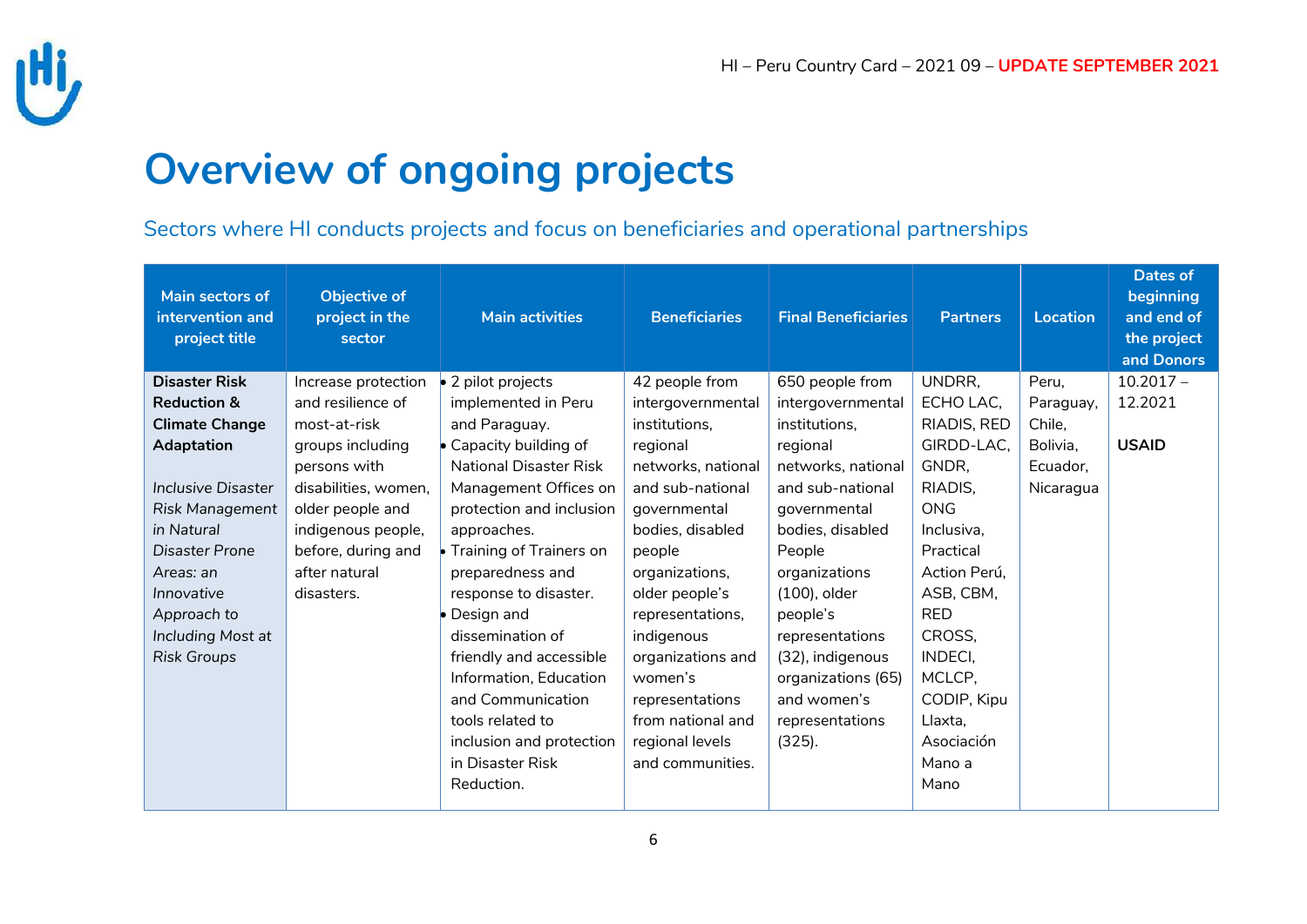

| <b>BHA Extension</b>   |                     | · Protection, mental      | 4,645 people:              |                 |                | Perú      |             |
|------------------------|---------------------|---------------------------|----------------------------|-----------------|----------------|-----------|-------------|
| activities:            |                     | health and psychosocial   | $\bullet$ 1,600 people for |                 |                | Colombia  | 08-12.2021  |
| Pandemic               |                     | support and livelihood    | ongoing activities         |                 |                |           |             |
| Mitigation $-B$        |                     | activities for vulnerable | ● 3,045 people for         |                 |                |           | <b>BHA</b>  |
| Safe Bolivia           |                     | persons with              | pandemic                   |                 |                |           |             |
|                        |                     | disabilities to reduce    | mitigation needs           |                 |                |           |             |
|                        |                     | risks associated with     | activities: 2,767          |                 |                |           |             |
|                        |                     | the pandemic COVID-       | women and                  |                 |                |           |             |
|                        |                     | 19.                       | 1,878 men.                 |                 |                |           |             |
|                        |                     | Strengthen the            |                            |                 |                |           |             |
|                        |                     | capacities of health      |                            |                 |                |           |             |
|                        |                     | professionals and         |                            |                 |                |           |             |
|                        |                     | humanitarian partners     |                            |                 |                |           |             |
|                        |                     | for more inclusive risk   |                            |                 |                |           |             |
|                        |                     | management and            |                            |                 |                |           |             |
|                        |                     | response to the specific  |                            |                 |                |           |             |
|                        |                     | needs of persons with     |                            |                 |                |           |             |
|                        |                     | disabilities.             |                            |                 |                |           |             |
|                        |                     |                           |                            |                 |                |           |             |
| <b>Disaster Risk</b>   | Strengthening of    | • Community diagnostic    | • 2 community              | 71,005 people   | Plan           | San Juan  | $05.2021 -$ |
| <b>Reduction &amp;</b> | community           | • Community Plans         | plans                      | benefiting from | International, | Bautista, | 07.2022     |
| <b>Climate Change</b>  | systems for         | • Family Plans            | • 30 organization          | district plans  | <b>COOPI</b>   | Belén,    |             |
| <b>Adaptation</b>      | disaster            | • Repair of electrical    | $\bullet$ 2,300 people     |                 |                | lquitos   | <b>ECHO</b> |
|                        | preparedness and    | systems in 50 homes.      | • 280 trained              |                 |                | (Loreto)  |             |
| Preparacion            | protection, with an | $\bullet$ Formation and   | authorities                |                 |                |           |             |
| Inclusiva,             | inclusive and       | equipment of              | • 50 homes                 |                 |                |           |             |
| Respuesta              | gender approach,    | Committees and            | benefited from             |                 |                |           |             |
| Efectiva               | of urban            | Brigades.                 | electrical repairs         |                 |                |           |             |
|                        | indigenous and      | • Promote the             | · 90 brigades              |                 |                |           |             |
|                        | mestizo             | development of a          | trained                    |                 |                |           |             |
|                        | communities.        | methodology and tool      |                            |                 |                |           |             |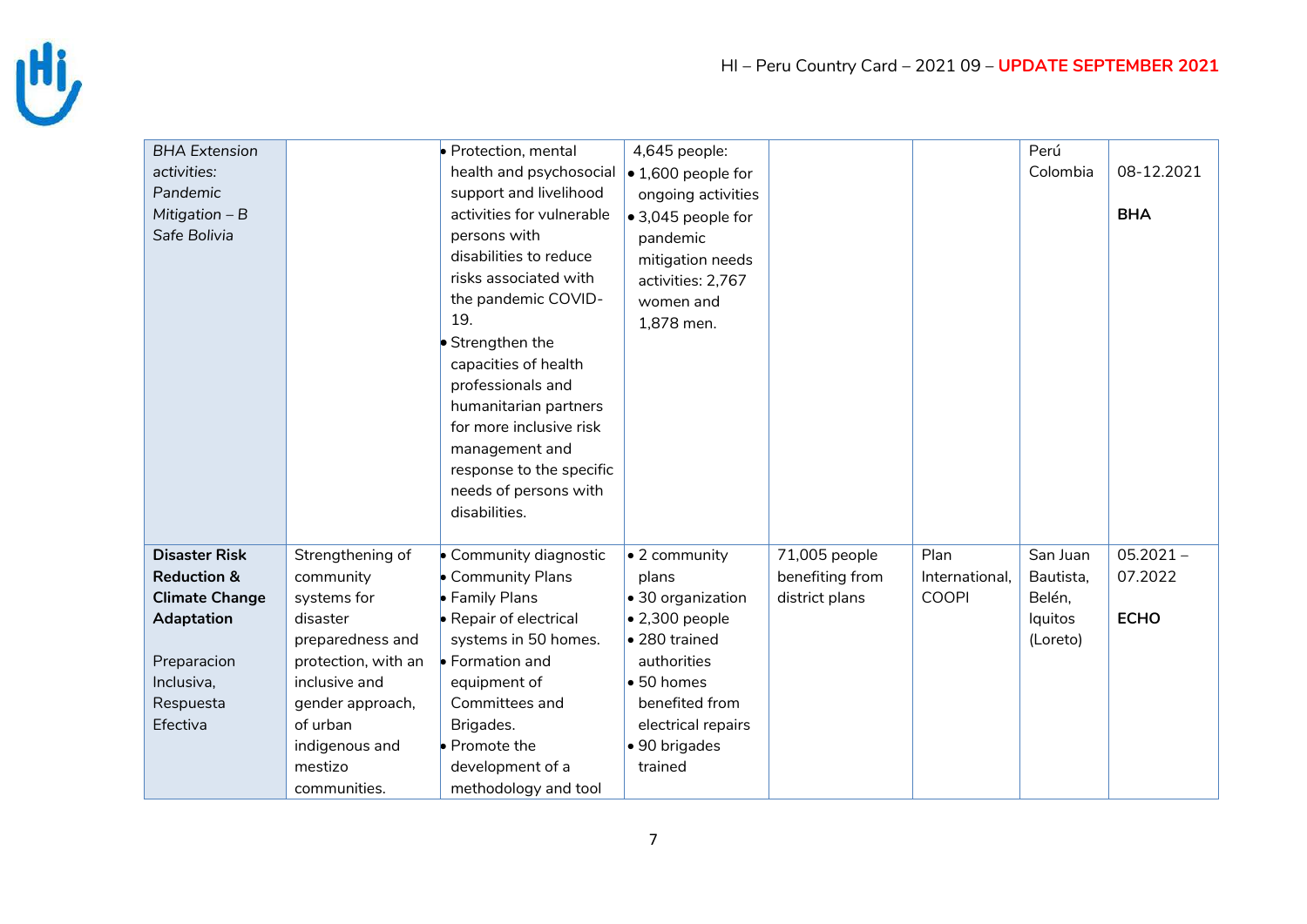

| to understand social     |  |
|--------------------------|--|
| vulnerability            |  |
| considering populations  |  |
| with disabilities,       |  |
| women and youth,         |  |
| gathering field          |  |
| experience.              |  |
| Improvement of roads     |  |
| and access to            |  |
| communities.             |  |
| • Training of public and |  |
| private actors in        |  |
| protection, gender and   |  |
| inclusion issues.        |  |
| • Training of Trainers.  |  |
| • Strengthen the         |  |
| protection and gender    |  |
| perspective at the       |  |
| national level.          |  |
|                          |  |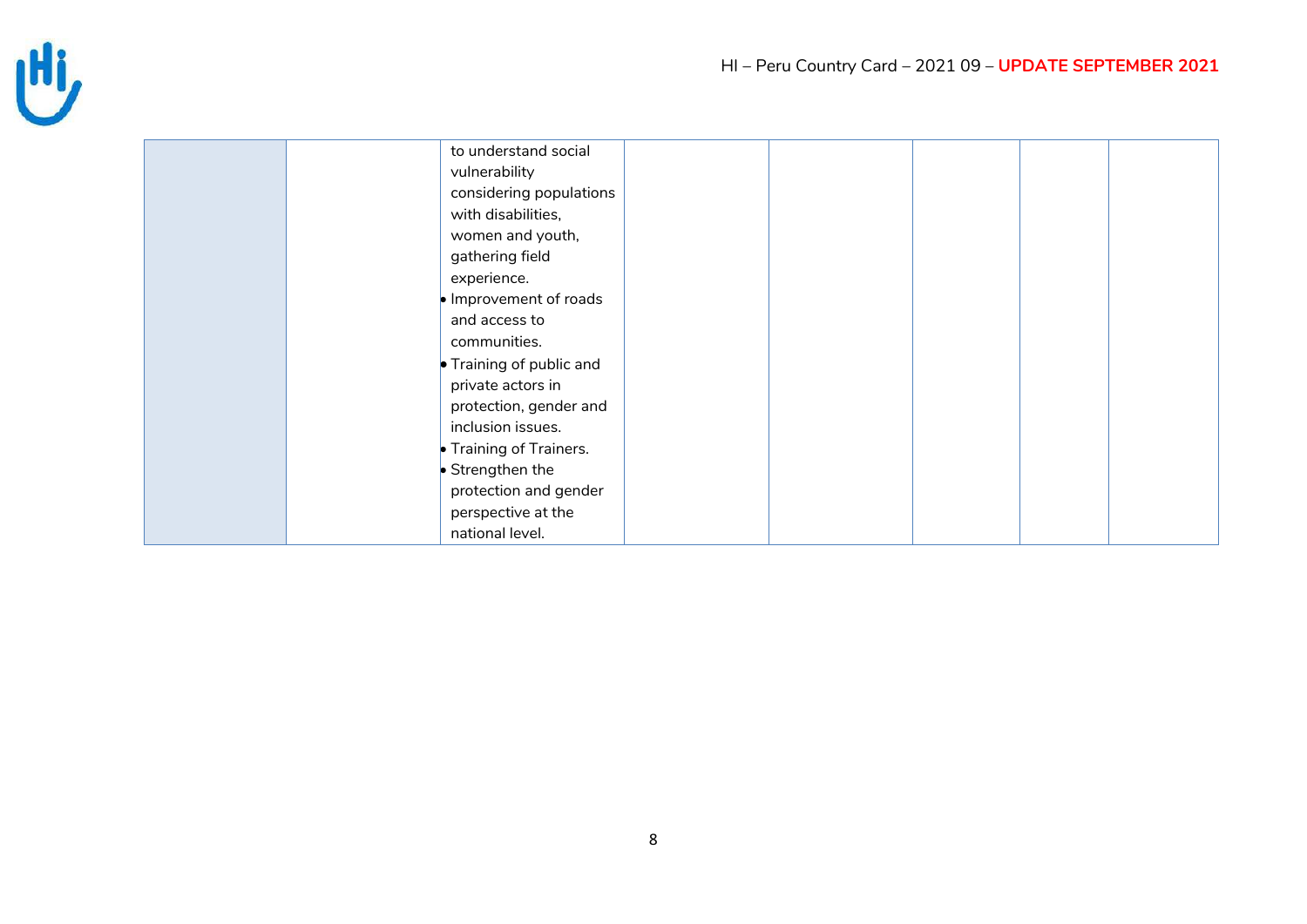

| <b>Inclusive</b>                                                                                                                                                                                                 | Improving access                                                                                                                        | · Individual Protection                                                                                                                                                                                                                                                                                                                                                                                                                                                                                                                                                                                     | · Individual                                                                                                                                           | · Individual                                                                                                                               | <b>DRC</b> | Peru, | $03.2021 -$ |
|------------------------------------------------------------------------------------------------------------------------------------------------------------------------------------------------------------------|-----------------------------------------------------------------------------------------------------------------------------------------|-------------------------------------------------------------------------------------------------------------------------------------------------------------------------------------------------------------------------------------------------------------------------------------------------------------------------------------------------------------------------------------------------------------------------------------------------------------------------------------------------------------------------------------------------------------------------------------------------------------|--------------------------------------------------------------------------------------------------------------------------------------------------------|--------------------------------------------------------------------------------------------------------------------------------------------|------------|-------|-------------|
| <b>Humanitarian</b>                                                                                                                                                                                              | to services for                                                                                                                         | Assistance.                                                                                                                                                                                                                                                                                                                                                                                                                                                                                                                                                                                                 | protection                                                                                                                                             | protection                                                                                                                                 |            | Lima  | 03.2022     |
| Assistance                                                                                                                                                                                                       | refugees, migrants                                                                                                                      | • Training and technical                                                                                                                                                                                                                                                                                                                                                                                                                                                                                                                                                                                    | assistance: 195                                                                                                                                        | assistance: 540                                                                                                                            |            |       |             |
| Integrated<br>Protection<br>Assistance<br>Program for<br>Venezuelan<br>mixed migration<br>flows in South<br>America and<br>vulnerable<br>population living<br>in Venezuela,<br>Peru and<br>Colombia.<br>Phase II | and vulnerable<br>Venezuelans while<br>providing<br>humanitarian<br>protection and<br>health assistance to<br>fill gaps as<br>required. | support for<br>humanitarian<br>organizations to ensure<br>the inclusion of People<br>with Disabilities and<br>other groups at risk of<br>discrimination.<br>Production of briefing<br>notes disability<br>inclusion in the<br>humanitarian response.<br>• Food & hygiene<br>kit/materials<br>distribution<br>· Information<br>dissemination and data<br>collection<br>Health: Mental Health<br>and Psychological<br>Support and physical<br>and functional<br>rehabilitation (including<br>provision of assistive<br>devices) for Persons<br>with Disabilities and<br>people with<br>psychosocial distress. | beneficiaries<br>• Training and<br>technical<br>support: 75<br>beneficiaries<br>• Food and<br>hygiene kits:<br>2,075<br>· Health: 230<br>beneficiaries | beneficiaries<br>• Training and<br>technical support:<br>75 beneficiaries<br>• Food and<br>hygiene kits:<br>2,075<br>$\bullet$ Health: 690 |            |       | <b>ECHO</b> |